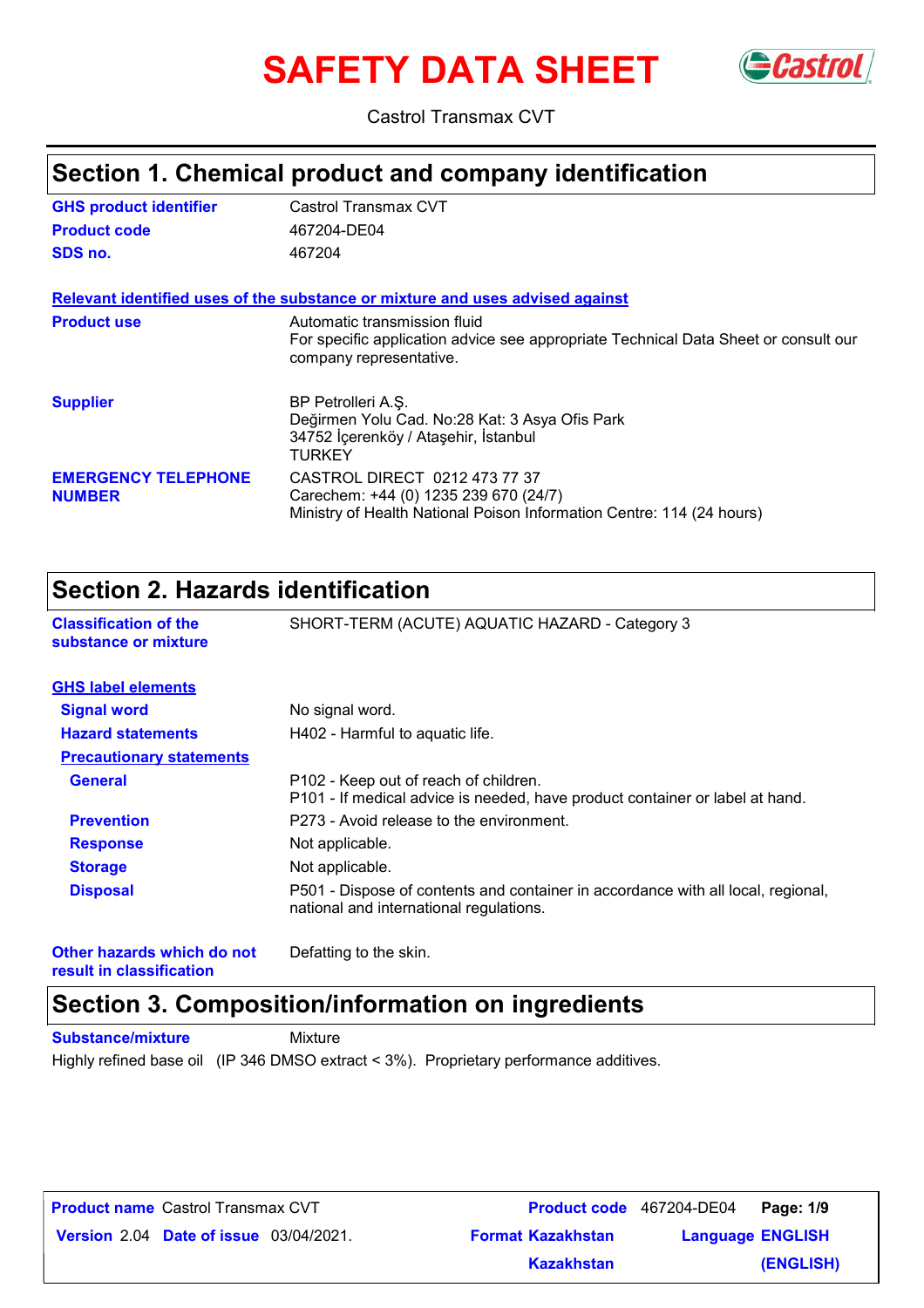# **Section 3. Composition/information on ingredients**

| <b>Ingredient name</b>                                               | $\frac{9}{6}$ | <b>CAS number</b> |
|----------------------------------------------------------------------|---------------|-------------------|
| Distillates (petroleum), hydrotreated light paraffinic               | $≥25 - ≤50$   | 64742-55-8        |
| 2-Propenoic acid, 2-methyl-, butyl ester, polymer with N-[3-         | ~10           | 176487-46-0       |
| (dimethylamino)propyl]-2-methyl-2-propenamide, dodecyl 2-methyl-     |               |                   |
| 2-propenoate, eicosyl 2-methyl-2-propenoate, hexadecyl 2-methyl-     |               |                   |
| 2-propenoate and octadecyl 2-methyl-2-propenoate                     |               |                   |
| Lubricating oils (petroleum), C15-30, hydrotreated neutral oil-based | ≤3            | 72623-86-0        |
| l dimantine                                                          | ≤0.19         | 124-28-7          |
| 2-(2-heptadec-8-enyl-2-imidazolin-1-yl)ethanol                       | ≤0.058        | $95-38-5$         |

**There are no additional ingredients present which, within the current knowledge of the supplier and in the concentrations applicable, are classified as hazardous to health or the environment and hence require reporting in this section.**

**Occupational exposure limits, if available, are listed in Section 8.**

### **Section 4. First aid measures**

**Description of necessary first aid measures**

| <b>Inhalation</b>                                  | In case of inhalation of decomposition products in a fire, symptoms may be delayed.<br>If inhaled, remove to fresh air. The exposed person may need to be kept under<br>medical surveillance for 48 hours. Get medical attention if symptoms occur.                                            |
|----------------------------------------------------|------------------------------------------------------------------------------------------------------------------------------------------------------------------------------------------------------------------------------------------------------------------------------------------------|
| <b>Ingestion</b>                                   | Do not induce vomiting unless directed to do so by medical personnel. Never give<br>anything by mouth to an unconscious person. If unconscious, place in recovery<br>position and get medical attention immediately. Get medical attention if adverse<br>health effects persist or are severe. |
| <b>Skin contact</b>                                | Wash skin thoroughly with soap and water or use recognised skin cleanser.<br>Remove contaminated clothing and shoes. Wash clothing before reuse. Clean<br>shoes thoroughly before reuse. Get medical attention if symptoms occur.                                                              |
| <b>Eye contact</b>                                 | In case of contact, immediately flush eyes with plenty of water for at least 15<br>minutes. Eyelids should be held away from the eyeball to ensure thorough rinsing.<br>Check for and remove any contact lenses. Get medical attention.                                                        |
| Most important symptoms/effects, acute and delayed |                                                                                                                                                                                                                                                                                                |
|                                                    | See Section 11 for more detailed information on health effects and symptoms.                                                                                                                                                                                                                   |
|                                                    | Indication of immediate medical attention and special treatment needed, if necessary                                                                                                                                                                                                           |
| <b>Specific treatments</b>                         | No specific treatment.                                                                                                                                                                                                                                                                         |
| Alatan ta akiatatan :                              | المحربجا والمساويات والمستحدث والمستحير والمتحافظ والمتحول والمتحدث والمتحام والمستحدث والمتحال والمتألف والمتحدث والمتحدث                                                                                                                                                                     |

| <b>Notes to physician</b>         | In case of inhalation of decomposition products in a fire, symptoms may be delayed.                                                                                         |
|-----------------------------------|-----------------------------------------------------------------------------------------------------------------------------------------------------------------------------|
|                                   | The exposed person may need to be kept under medical surveillance for 48 hours.                                                                                             |
|                                   | Treatment should in general be symptomatic and directed to relieving any effects.                                                                                           |
| <b>Protection of first-aiders</b> | No action shall be taken involving any personal risk or without suitable training. It<br>may be dangerous to the person providing aid to give mouth-to-mouth resuscitation. |

### **Section 5. Firefighting measures**

| <b>Extinguishing media</b>                           |                                                                                                                                                                                                                                                                          |
|------------------------------------------------------|--------------------------------------------------------------------------------------------------------------------------------------------------------------------------------------------------------------------------------------------------------------------------|
| <b>Suitable extinguishing</b><br>media               | Use foam or all-purpose dry chemical to extinguish.                                                                                                                                                                                                                      |
| <b>Unsuitable extinguishing</b><br>media             | Do not use water jet.                                                                                                                                                                                                                                                    |
| <b>Specific hazards arising</b><br>from the chemical | Fire water contaminated with this material must be contained and prevented from<br>being discharged to any waterway, sewer or drain. In a fire or if heated, a pressure<br>increase will occur and the container may burst. This material is harmful to aquatic<br>life. |
| <b>Hazardous thermal</b><br>decomposition products   | Combustion products may include the following:<br>carbon oxides (CO, CO <sub>2</sub> ) (carbon monoxide, carbon dioxide)<br>nitrogen oxides (NO, $NO2$ etc.)                                                                                                             |

| <b>Product name Castrol Transmax CVT</b>      |                          | Product code 467204-DE04 Page: 2/9 |           |
|-----------------------------------------------|--------------------------|------------------------------------|-----------|
| <b>Version 2.04 Date of issue 03/04/2021.</b> | <b>Format Kazakhstan</b> | <b>Language ENGLISH</b>            |           |
|                                               | <b>Kazakhstan</b>        |                                    | (ENGLISH) |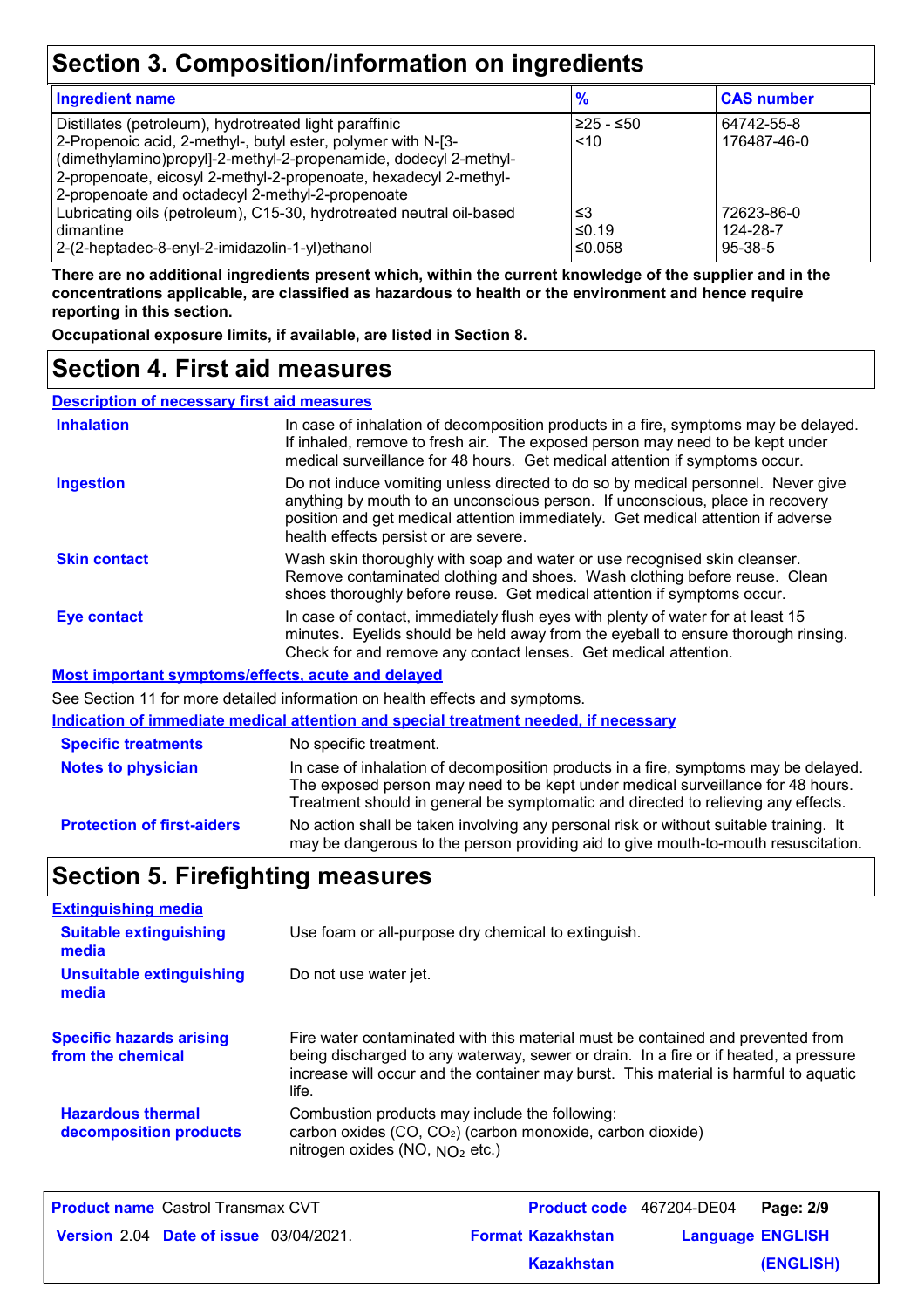# **Section 5. Firefighting measures**

| <b>Special protective actions</b><br>for fire-fighters | Promptly isolate the scene by removing all persons from the vicinity of the incident if<br>there is a fire. No action shall be taken involving any personal risk or without<br>suitable training. |
|--------------------------------------------------------|---------------------------------------------------------------------------------------------------------------------------------------------------------------------------------------------------|
| <b>Special protective</b>                              | Fire-fighters should wear positive pressure self-contained breathing apparatus                                                                                                                    |
| equipment for fire-fighters                            | (SCBA) and full turnout gear.                                                                                                                                                                     |

### **Section 6. Accidental release measures**

#### **Personal precautions, protective equipment and emergency procedures**

| For non-emergency<br>personnel   | No action shall be taken involving any personal risk or without suitable training.<br>Evacuate surrounding areas. Keep unnecessary and unprotected personnel from<br>entering. Do not touch or walk through spilt material. Avoid breathing vapour or<br>mist. Provide adequate ventilation. Put on appropriate personal protective<br>equipment. Floors may be slippery; use care to avoid falling. Contact emergency<br>personnel. |
|----------------------------------|--------------------------------------------------------------------------------------------------------------------------------------------------------------------------------------------------------------------------------------------------------------------------------------------------------------------------------------------------------------------------------------------------------------------------------------|
| For emergency responders         | Entry into a confined space or poorly ventilated area contaminated with vapour, mist<br>or fume is extremely hazardous without the correct respiratory protective equipment<br>and a safe system of work. Wear self-contained breathing apparatus. Wear a<br>suitable chemical protective suit. Chemical resistant boots. See also the<br>information in "For non-emergency personnel".                                              |
| <b>Environmental precautions</b> | Avoid dispersal of spilt material and runoff and contact with soil, waterways, drains<br>and sewers. Inform the relevant authorities if the product has caused environmental<br>pollution (sewers, waterways, soil or air). Water polluting material. May be harmful<br>to the environment if released in large quantities.                                                                                                          |

#### **Methods and material for containment and cleaning up**

| <b>Small spill</b> | Stop leak if without risk. Move containers from spill area. Absorb with an inert<br>material and place in an appropriate waste disposal container. Dispose of via a<br>licensed waste disposal contractor.                                                                                                                                                                                                                                                                                                               |
|--------------------|--------------------------------------------------------------------------------------------------------------------------------------------------------------------------------------------------------------------------------------------------------------------------------------------------------------------------------------------------------------------------------------------------------------------------------------------------------------------------------------------------------------------------|
| <b>Large spill</b> | Stop leak if without risk. Move containers from spill area. Approach the release<br>from upwind. Prevent entry into sewers, water courses, basements or confined<br>areas. Contain and collect spillage with non-combustible, absorbent material e.g.<br>sand, earth, vermiculite or diatomaceous earth and place in container for disposal<br>according to local regulations. Contaminated absorbent material may pose the<br>same hazard as the spilt product. Dispose of via a licensed waste disposal<br>contractor. |

### **Section 7. Handling and storage**

#### **Precautions for safe handling**

| <b>Protective measures</b>                       | Put on appropriate personal protective equipment (see Section 8). Do not ingest.<br>Avoid contact with eyes, skin and clothing. Avoid breathing vapour or mist. Keep in<br>the original container or an approved alternative made from a compatible material,<br>kept tightly closed when not in use. Empty containers retain product residue and<br>can be hazardous. Do not reuse container. Avoid contact of spilt material and<br>runoff with soil and surface waterways. |
|--------------------------------------------------|-------------------------------------------------------------------------------------------------------------------------------------------------------------------------------------------------------------------------------------------------------------------------------------------------------------------------------------------------------------------------------------------------------------------------------------------------------------------------------|
| <b>Advice on general</b><br>occupational hygiene | Eating, drinking and smoking should be prohibited in areas where this material is<br>handled, stored and processed. Wash thoroughly after handling. Remove<br>contaminated clothing and protective equipment before entering eating areas. See<br>also Section 8 for additional information on hygiene measures.                                                                                                                                                              |

**Product name** Castrol Transmax CVT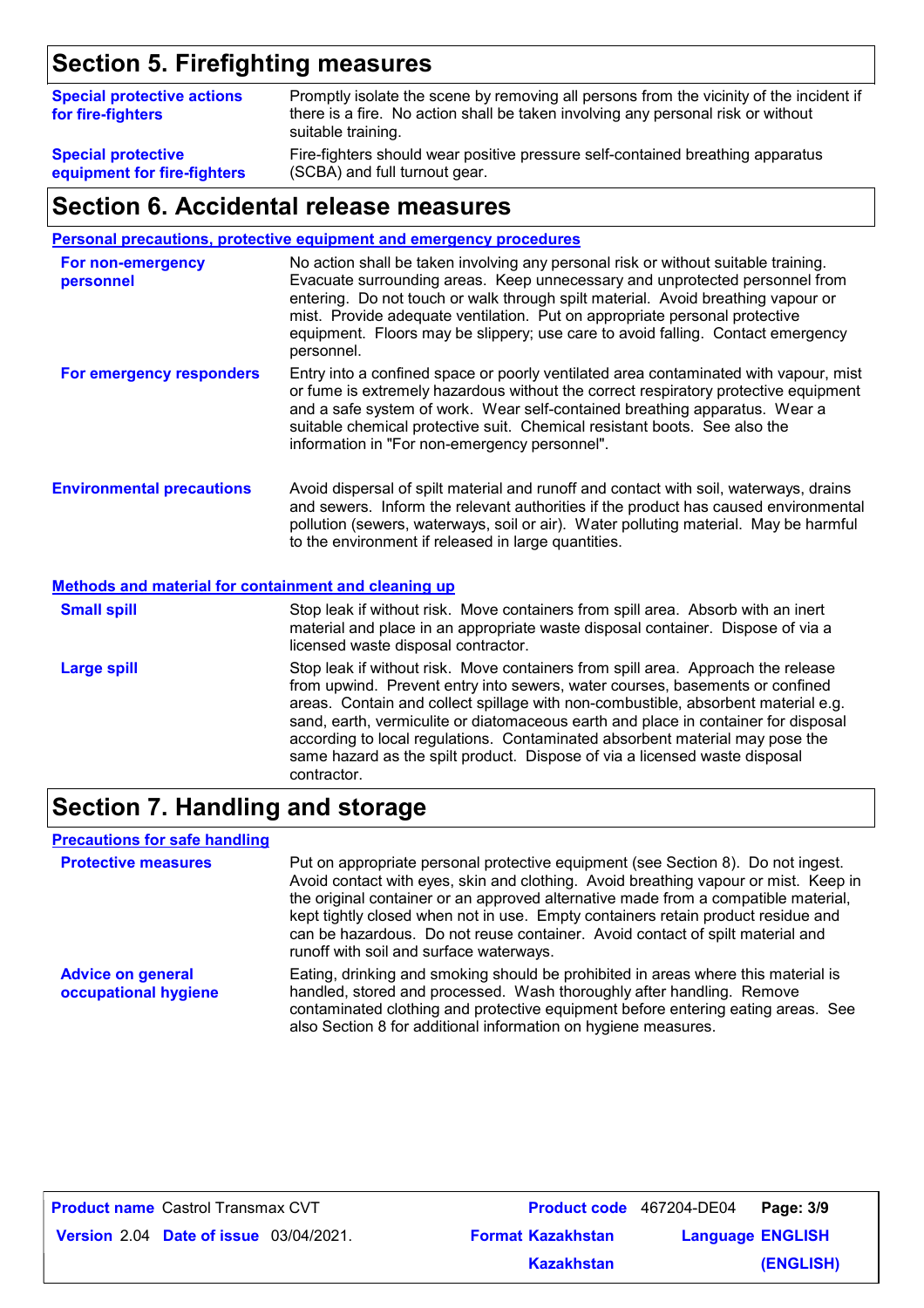# **Section 7. Handling and storage**

| <b>Conditions for safe storage,</b><br>including any<br><b>incompatibilities</b> | Store in accordance with local regulations. Store in original container protected<br>from direct sunlight in a dry, cool and well-ventilated area, away from incompatible<br>materials (see Section 10) and food and drink. Keep container tightly closed and<br>sealed until ready for use. Store and use only in equipment/containers designed for<br>use with this product. Containers that have been opened must be carefully resealed<br>and kept upright to prevent leakage. Do not store in unlabelled containers. Use<br>appropriate containment to avoid environmental contamination. |
|----------------------------------------------------------------------------------|------------------------------------------------------------------------------------------------------------------------------------------------------------------------------------------------------------------------------------------------------------------------------------------------------------------------------------------------------------------------------------------------------------------------------------------------------------------------------------------------------------------------------------------------------------------------------------------------|
| <b>Not suitable</b>                                                              | Prolonged exposure to elevated temperature.                                                                                                                                                                                                                                                                                                                                                                                                                                                                                                                                                    |

# **Section 8. Exposure controls/personal protection**

#### **Control parameters**

**Occupational exposure limits**

| <b>Ingredient name</b>                         | <b>Exposure limits</b>                                                                                                                                                                                              |
|------------------------------------------------|---------------------------------------------------------------------------------------------------------------------------------------------------------------------------------------------------------------------|
| 2-(2-heptadec-8-enyl-2-imidazolin-1-yl)ethanol | <b>Ministry of Health and Social</b><br>Development MAC (Russian Federation).<br>Inhalation sensitiser.<br>STEL: 0.1 mg/m <sup>3</sup> 15 minutes. Issued/<br>Revised: 6/2003 Form: mixture of vapor and<br>aerosol |

Whilst specific OELs for certain components may be shown in this section, other components may be present in any mist, vapour or dust produced. Therefore, the specific OELs may not be applicable to the product as a whole and are provided for guidance only.

| <b>Appropriate engineering</b><br><b>controls</b> | Provide exhaust ventilation or other engineering controls to keep the relevant<br>airborne concentrations below their respective occupational exposure limits.<br>All activities involving chemicals should be assessed for their risks to health, to<br>ensure exposures are adequately controlled. Personal protective equipment should<br>only be considered after other forms of control measures (e.g. engineering controls)<br>have been suitably evaluated. Personal protective equipment should conform to<br>appropriate standards, be suitable for use, be kept in good condition and properly<br>maintained.<br>Your supplier of personal protective equipment should be consulted for advice on<br>selection and appropriate standards. For further information contact your national<br>organisation for standards.<br>The final choice of protective equipment will depend upon a risk assessment. It is<br>important to ensure that all items of personal protective equipment are compatible. |
|---------------------------------------------------|---------------------------------------------------------------------------------------------------------------------------------------------------------------------------------------------------------------------------------------------------------------------------------------------------------------------------------------------------------------------------------------------------------------------------------------------------------------------------------------------------------------------------------------------------------------------------------------------------------------------------------------------------------------------------------------------------------------------------------------------------------------------------------------------------------------------------------------------------------------------------------------------------------------------------------------------------------------------------------------------------------------|
| <b>Environmental exposure</b><br><b>controls</b>  | Emissions from ventilation or work process equipment should be checked to ensure<br>they comply with the requirements of environmental protection legislation. In some<br>cases, fume scrubbers, filters or engineering modifications to the process<br>equipment will be necessary to reduce emissions to acceptable levels.                                                                                                                                                                                                                                                                                                                                                                                                                                                                                                                                                                                                                                                                                 |
| <b>Individual protection measures</b>             |                                                                                                                                                                                                                                                                                                                                                                                                                                                                                                                                                                                                                                                                                                                                                                                                                                                                                                                                                                                                               |
| <b>Hygiene measures</b>                           | Wash hands, forearms and face thoroughly after handling chemical products, before<br>eating, smoking and using the lavatory and at the end of the working period.<br>Appropriate techniques should be used to remove potentially contaminated clothing.<br>Wash contaminated clothing before reusing. Ensure that eyewash stations and<br>safety showers are close to the workstation location.                                                                                                                                                                                                                                                                                                                                                                                                                                                                                                                                                                                                               |

**Skin protection**

**Eye/face protection** Safety glasses with side shields.

| <b>Product name</b> Castrol Transmax CVT      |                          | Product code 467204-DE04 Page: 4/9 |           |
|-----------------------------------------------|--------------------------|------------------------------------|-----------|
| <b>Version 2.04 Date of issue 03/04/2021.</b> | <b>Format Kazakhstan</b> | <b>Language ENGLISH</b>            |           |
|                                               | <b>Kazakhstan</b>        |                                    | (ENGLISH) |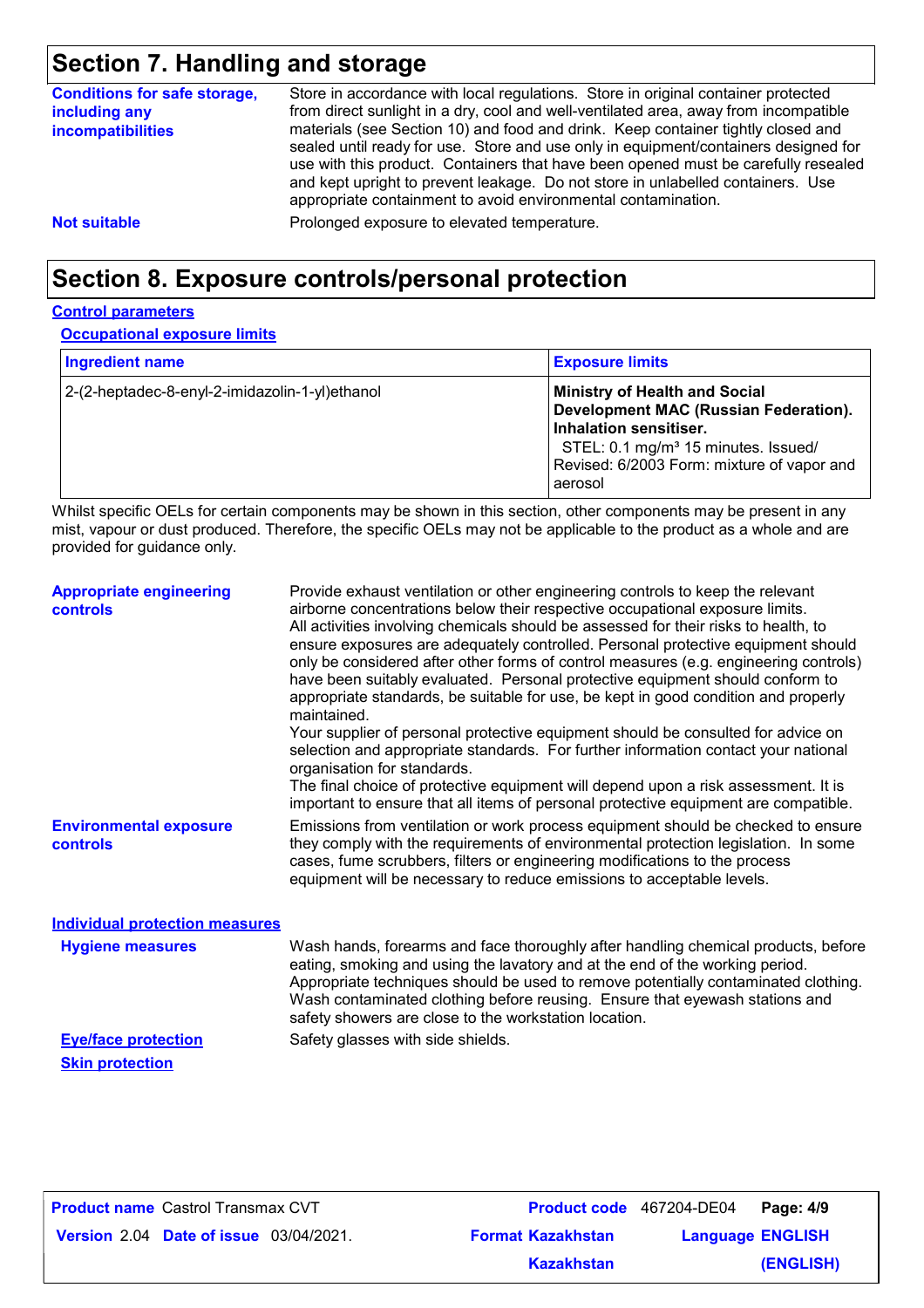# **Section 8. Exposure controls/personal protection**

| <b>Hand protection</b>        | Wear protective gloves if prolonged or repeated contact is likely. Wear chemical<br>resistant gloves. Recommended: Nitrile gloves. The correct choice of protective<br>gloves depends upon the chemicals being handled, the conditions of work and use,<br>and the condition of the gloves (even the best chemically resistant glove will break<br>down after repeated chemical exposures). Most gloves provide only a short time of<br>protection before they must be discarded and replaced. Because specific work<br>environments and material handling practices vary, safety procedures should be<br>developed for each intended application. Gloves should therefore be chosen in<br>consultation with the supplier/manufacturer and with a full assessment of the<br>working conditions. |
|-------------------------------|-------------------------------------------------------------------------------------------------------------------------------------------------------------------------------------------------------------------------------------------------------------------------------------------------------------------------------------------------------------------------------------------------------------------------------------------------------------------------------------------------------------------------------------------------------------------------------------------------------------------------------------------------------------------------------------------------------------------------------------------------------------------------------------------------|
| <b>Body protection</b>        | Use of protective clothing is good industrial practice.<br>Personal protective equipment for the body should be selected based on the task<br>being performed and the risks involved and should be approved by a specialist<br>before handling this product.<br>Cotton or polyester/cotton overalls will only provide protection against light<br>superficial contamination that will not soak through to the skin. Overalls should be<br>laundered on a regular basis. When the risk of skin exposure is high (e.g. when<br>cleaning up spillages or if there is a risk of splashing) then chemical resistant aprons<br>and/or impervious chemical suits and boots will be required.                                                                                                           |
| <b>Respiratory protection</b> | In case of insufficient ventilation, wear suitable respiratory equipment.<br>The correct choice of respiratory protection depends upon the chemicals being<br>handled, the conditions of work and use, and the condition of the respiratory<br>equipment. Safety procedures should be developed for each intended application.<br>Respiratory protection equipment should therefore be chosen in consultation with<br>the supplier/manufacturer and with a full assessment of the working conditions.                                                                                                                                                                                                                                                                                           |

# **Section 9. Physical and chemical properties**

| <b>Appearance</b>                                      |                                                                                                                               |
|--------------------------------------------------------|-------------------------------------------------------------------------------------------------------------------------------|
| <b>Physical state</b>                                  | Liquid.                                                                                                                       |
| <b>Colour</b>                                          | Red.                                                                                                                          |
| <b>Odour</b>                                           | Not available.                                                                                                                |
| <b>Odour threshold</b>                                 | Not available.                                                                                                                |
| pH                                                     | Not applicable.                                                                                                               |
| <b>Melting point</b>                                   | Not available.                                                                                                                |
| <b>Boiling point</b>                                   | Not available.                                                                                                                |
| <b>Flash point</b>                                     | Open cup: >160°C (>320°F) [Cleveland.]                                                                                        |
| <b>Evaporation rate</b>                                | Not available.                                                                                                                |
| <b>Flammability (solid, gas)</b>                       | Not applicable. Based on - Physical state                                                                                     |
| <b>Lower and upper explosive</b><br>(flammable) limits | Not available.                                                                                                                |
| <b>Vapour pressure</b>                                 | Not available.                                                                                                                |
| <b>Vapour density</b>                                  | Not available.                                                                                                                |
| <b>Relative density</b>                                | Not available.                                                                                                                |
| <b>Density</b>                                         | <1000 kg/m <sup>3</sup> (<1 g/cm <sup>3</sup> ) at 15°C                                                                       |
| <b>Solubility</b>                                      | insoluble in water.                                                                                                           |
| <b>Partition coefficient: n-</b><br>octanol/water      | Not available.                                                                                                                |
| <b>Auto-ignition temperature</b>                       | Not available.                                                                                                                |
| <b>Decomposition temperature</b>                       | Not available.                                                                                                                |
| <b>Viscosity</b>                                       | Kinematic: 33.81 mm <sup>2</sup> /s (33.81 cSt) at $40^{\circ}$ C<br>Kinematic: 7.146 mm <sup>2</sup> /s (7.146 cSt) at 100°C |

**Product name** Castrol Transmax CVT

**Date of issue** 03/04/2021. **Version** 2.04 **Format Kazakhstan Language** Castrol Transmax CVT **Page: 5/9** 467204-DE04 **Language ENGLISH (ENGLISH) Kazakhstan**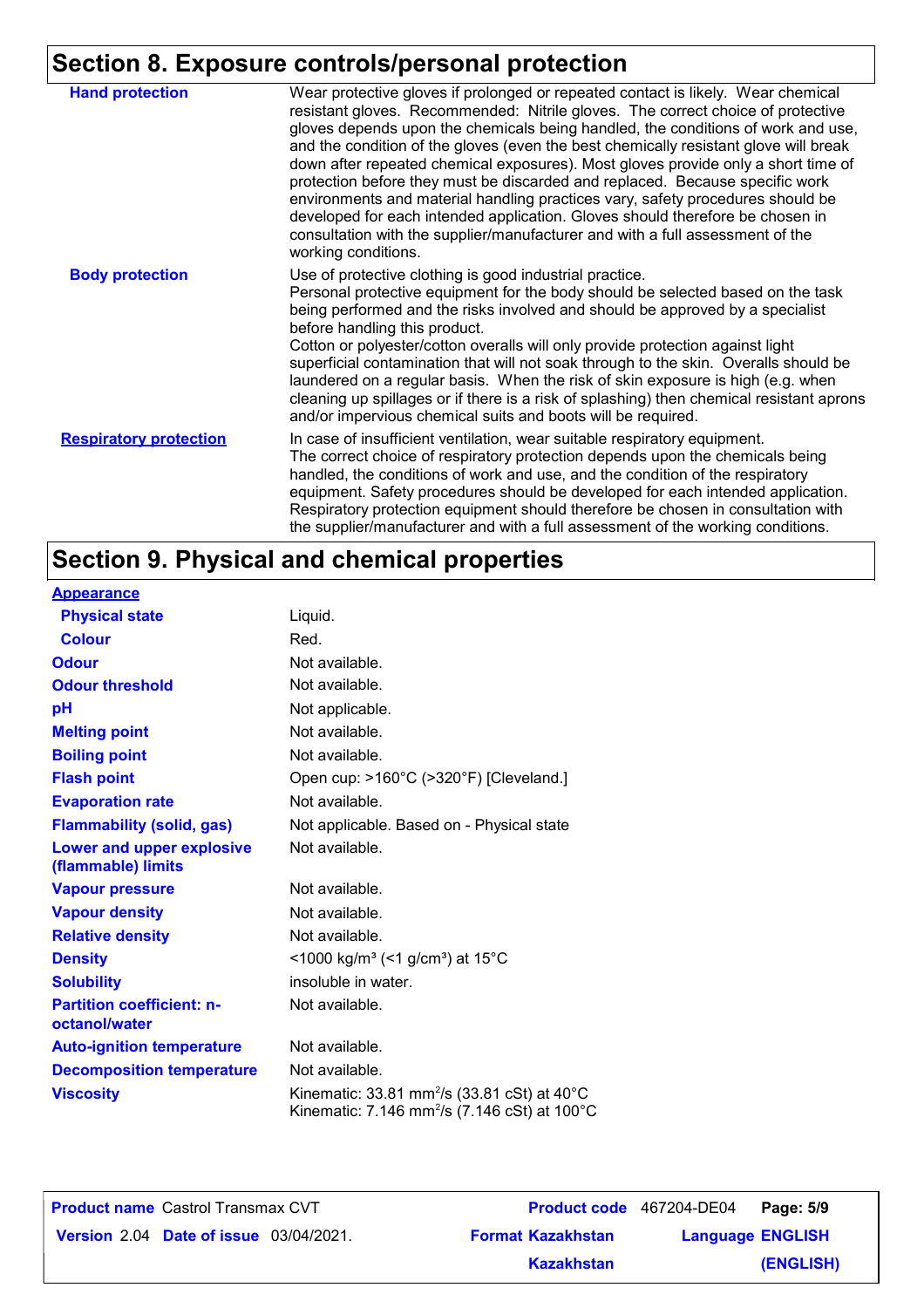# **Section 10. Stability and reactivity**

|                                                     | The continued to the contribution of the contribution of the contribution of the contribution of the                                                                       |
|-----------------------------------------------------|----------------------------------------------------------------------------------------------------------------------------------------------------------------------------|
| <b>Hazardous decomposition</b><br>products          | Under normal conditions of storage and use, hazardous decomposition products<br>should not be produced.                                                                    |
| <b>Incompatible materials</b>                       | Reactive or incompatible with the following materials: oxidising materials.                                                                                                |
| <b>Conditions to avoid</b>                          | Avoid all possible sources of ignition (spark or flame).                                                                                                                   |
| <b>Possibility of hazardous</b><br><b>reactions</b> | Under normal conditions of storage and use, hazardous reactions will not occur.<br>Under normal conditions of storage and use, hazardous polymerisation will not<br>occur. |
| <b>Chemical stability</b>                           | The product is stable.                                                                                                                                                     |
| <b>Reactivity</b>                                   | No specific test data available for this product. Refer to Conditions to avoid and<br>Incompatible materials for additional information.                                   |

### **Section 11. Toxicological information**

#### **Information on toxicological effects**

#### **Specific target organ toxicity (repeated exposure)**

| <b>Name</b>                                    | <b>Category</b> | <b>Route of</b><br>exposure | <b>Target organs</b>        |
|------------------------------------------------|-----------------|-----------------------------|-----------------------------|
| 2-(2-heptadec-8-enyl-2-imidazolin-1-yl)ethanol | Category 2      | oral                        | digestive system,<br>thymus |

#### **Aspiration hazard**

| <b>Name</b>                                                          | <b>Result</b>                         |
|----------------------------------------------------------------------|---------------------------------------|
| Distillates (petroleum), hydrotreated light paraffinic               | <b>ASPIRATION HAZARD - Category 1</b> |
| Lubricating oils (petroleum), C15-30, hydrotreated neutral oil-based | <b>ASPIRATION HAZARD - Category 1</b> |

**Information on likely routes**  Routes of entry anticipated: Dermal, Inhalation.

| of exposure |  |
|-------------|--|
|-------------|--|

**Potential acute health effects Inhalation** Exposure to decomposition products may cause a health hazard. Serious effects may be delayed following exposure. **Ingestion** No known significant effects or critical hazards. **Skin contact** Defatting to the skin. May cause skin dryness and irritation. **Eye contact** No known significant effects or critical hazards.

#### **Symptoms related to the physical, chemical and toxicological characteristics**

| <b>Eye contact</b>  | No specific data.                                                                                                           |
|---------------------|-----------------------------------------------------------------------------------------------------------------------------|
| <b>Inhalation</b>   | May be harmful by inhalation if exposure to vapour, mists or fumes resulting from<br>thermal decomposition products occurs. |
| <b>Skin contact</b> | Adverse symptoms may include the following:<br>irritation<br>dryness<br>cracking                                            |
| <b>Ingestion</b>    | No specific data.                                                                                                           |
|                     |                                                                                                                             |

#### **Delayed and immediate effects as well as chronic effects from short and long-term exposure**

**Eye contact** Potential risk of transient stinging or redness if accidental eye contact occurs.

| <b>Product name Castrol Transmax CVT</b>      |                          | Product code 467204-DE04 Page: 6/9 |           |
|-----------------------------------------------|--------------------------|------------------------------------|-----------|
| <b>Version 2.04 Date of issue 03/04/2021.</b> | <b>Format Kazakhstan</b> | <b>Language ENGLISH</b>            |           |
|                                               | <b>Kazakhstan</b>        |                                    | (ENGLISH) |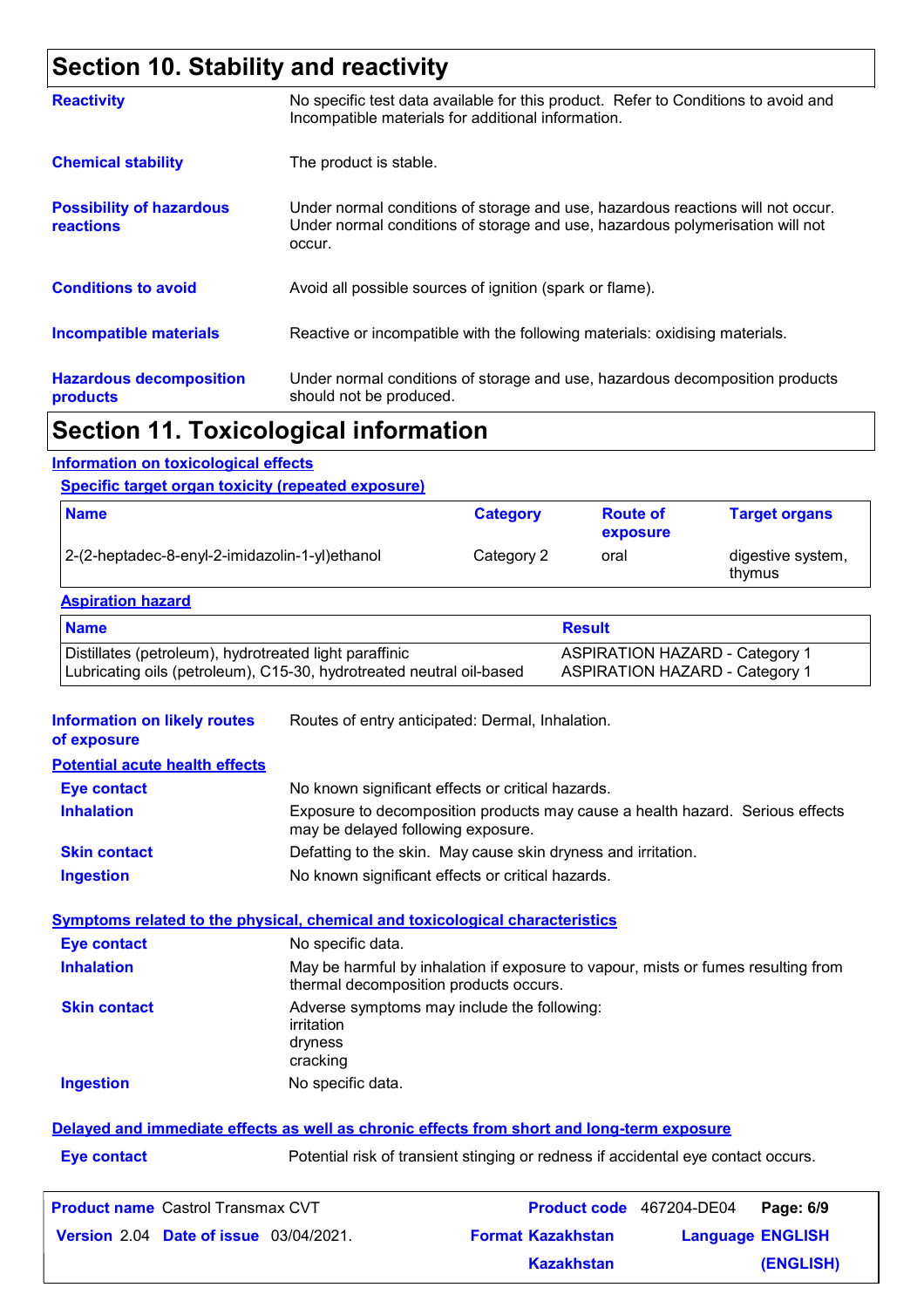### **Section 11. Toxicological information**

| <b>Skin contact</b>                     | Prolonged or repeated contact can defat the skin and lead to irritation, cracking and/<br>or dermatitis. |  |
|-----------------------------------------|----------------------------------------------------------------------------------------------------------|--|
| <b>Ingestion</b>                        | Ingestion of large quantities may cause nausea and diarrhoea.                                            |  |
| <b>Potential chronic health effects</b> |                                                                                                          |  |
| <b>General</b>                          | No known significant effects or critical hazards.                                                        |  |
| <b>Carcinogenicity</b>                  | No known significant effects or critical hazards.                                                        |  |
| <b>Mutagenicity</b>                     | No known significant effects or critical hazards.                                                        |  |
| <b>Teratogenicity</b>                   | No known significant effects or critical hazards.                                                        |  |
| <b>Developmental effects</b>            | No known significant effects or critical hazards.                                                        |  |
| <b>Fertility effects</b>                | No known significant effects or critical hazards.                                                        |  |

### **Section 12. Ecological information**

**Environmental effects** This material is harmful to aquatic life.

#### **Persistence and degradability**

Not expected to be rapidly degradable.

#### **Bioaccumulative potential**

This product is not expected to bioaccumulate through food chains in the environment.

#### **Mobility in soil**

**Mobility** Spillages may penetrate the soil causing ground water contamination. **Other ecological information** Spills may form a film on water surfaces causing physical damage to organisms. Oxygen transfer could also be impaired.

### **Section 13. Disposal considerations**

The generation of waste should be avoided or minimised wherever possible. Significant quantities of waste product residues should not be disposed of via the foul sewer but processed in a suitable effluent treatment plant. Dispose of surplus and non-recyclable products via a licensed waste disposal contractor. Disposal of this product, solutions and any by-products should at all times comply with the requirements of environmental protection and waste disposal legislation and any regional local authority requirements. Waste packaging should be recycled. Incineration or landfill should only be considered when recycling is not feasible. This material and its container must be disposed of in a safe way. Care should be taken when handling emptied containers that have not been cleaned or rinsed out. Empty containers or liners may retain some product residues. Avoid dispersal of spilt material and runoff and contact with soil, waterways, drains and sewers. **Disposal methods**

### **Section 14. Transport information**

| <b>Product name Castrol Transmax CVT</b>      |                          | <b>Product code</b> 467204-DE04 Page: 7/9 |           |
|-----------------------------------------------|--------------------------|-------------------------------------------|-----------|
| <b>Version 2.04 Date of issue 03/04/2021.</b> | <b>Format Kazakhstan</b> | <b>Language ENGLISH</b>                   |           |
|                                               | <b>Kazakhstan</b>        |                                           | (ENGLISH) |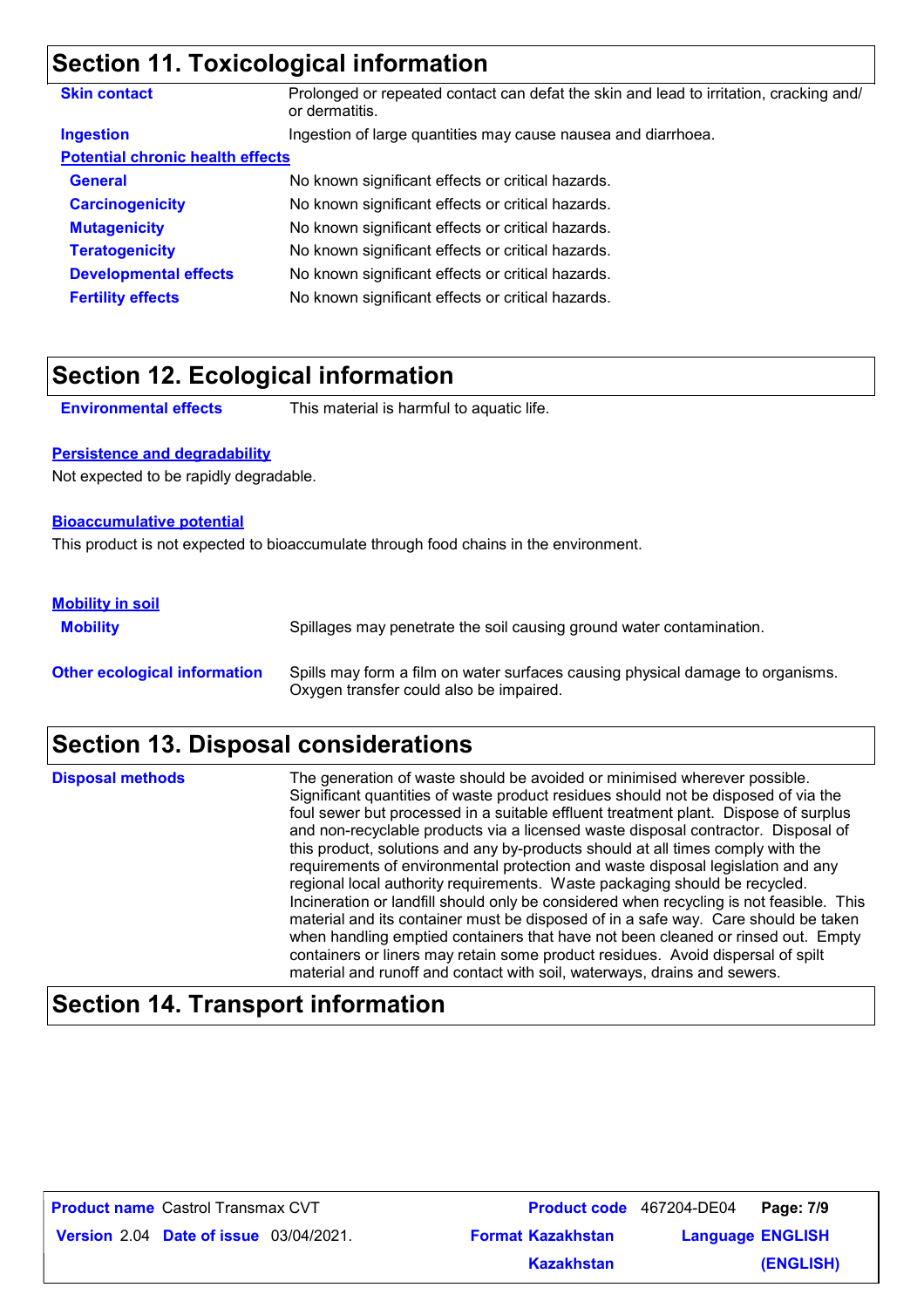| <b>Section 14. Transport information</b> |                          |                          |  |  |
|------------------------------------------|--------------------------|--------------------------|--|--|
|                                          | <b>IMDG</b>              | <b>IATA</b>              |  |  |
| <b>UN number</b>                         | Not regulated.           | Not regulated.           |  |  |
| <b>UN proper</b><br>shipping name        |                          |                          |  |  |
| <b>Transport hazard</b><br>class(es)     | $\overline{\phantom{a}}$ | ۰                        |  |  |
| <b>Packing group</b>                     | $\overline{\phantom{a}}$ | $\overline{\phantom{a}}$ |  |  |
| <b>Environmental</b><br>hazards          | No.                      | No.                      |  |  |
| <b>Additional</b><br><b>information</b>  |                          | $\overline{\phantom{a}}$ |  |  |

**Special precautions for user** Not available.

# **Section 15. Regulatory information**

### **Regulation according to other foreign laws**

| <b>REACH Status</b>                                             | The company, as identified in Section 1, sells this product in the EU in compliance<br>with the current requirements of REACH. |
|-----------------------------------------------------------------|--------------------------------------------------------------------------------------------------------------------------------|
| <b>United States inventory</b><br>(TSCA 8b)                     | All components are active or exempted.                                                                                         |
| <b>Australia inventory (AICS)</b>                               | At least one component is not listed.                                                                                          |
| <b>Canada inventory</b>                                         | At least one component is not listed in DSL but all such components are listed in<br>NDSL.                                     |
| <b>China inventory (IECSC)</b>                                  | All components are listed or exempted.                                                                                         |
| <b>Japan inventory (ENCS)</b>                                   | At least one component is not listed.                                                                                          |
| <b>Korea inventory (KECI)</b>                                   | At least one component is not listed.                                                                                          |
| <b>Philippines inventory</b><br>(PICCS)                         | All components are listed or exempted.                                                                                         |
| <b>Taiwan Chemical</b><br><b>Substances Inventory</b><br>(TCSI) | All components are listed or exempted.                                                                                         |

# **Section 16. Other information**

| <u>History</u>                    |                            |
|-----------------------------------|----------------------------|
| <b>Date of printing</b>           | 3/4/2021                   |
| Date of issue/Date of<br>revision | 3/4/2021                   |
| Date of previous issue            | 3/4/2021                   |
| <b>Version</b>                    | 2.04                       |
| <b>Prepared by</b>                | <b>Product Stewardship</b> |

**Date of issue** 03/04/2021. **Version** 2.04 **Format Kazakhstan Language** Castrol Transmax CVT **Page: 8/9** 467204-DE04 **Language ENGLISH (ENGLISH) Product name** Castrol Transmax CVT **Kazakhstan**